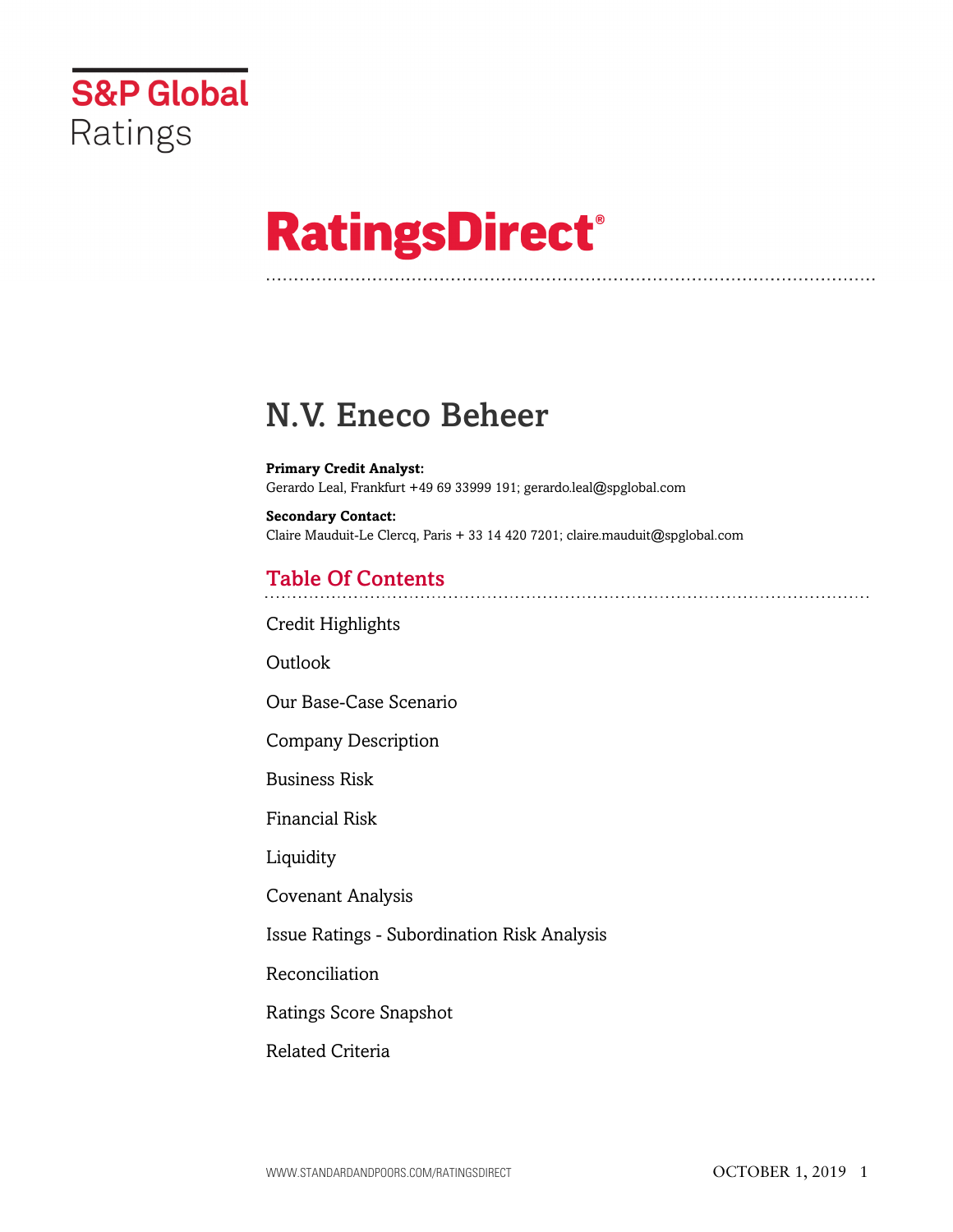## N.V. Eneco Beheer



## <span id="page-1-0"></span>Credit Highlights

| Overview                                                                                                                                                                                                                         |                                                                                             |
|----------------------------------------------------------------------------------------------------------------------------------------------------------------------------------------------------------------------------------|---------------------------------------------------------------------------------------------|
| <b>Key strengths</b>                                                                                                                                                                                                             | Key risks                                                                                   |
| Stable and predictable cash flow generation, owing mostly to wind and solar operations in<br>favorable jurisdictions, and heating and cooling divisions that contribute about 50%-55% of<br>EBITDA over the medium to long term. | Still limited scale compared with international<br>peers.                                   |
| Prudent hedging strategy that mitigates short-term commodity price volatility.                                                                                                                                                   | Exposure to competition in its retail and supply<br>activities.                             |
| Strategy aligned with focus on the energy transition, which is a predominant energy policy trend<br>in the countries where the group operates.                                                                                   | Some uncertainties in terms of financial policy<br>beyond 2020 due to ongoing sale process. |

*S&P Global Ratings believes the ongoing privatization of N.V. Eneco Beheer (Eneco) carries some uncertainties, which will most likely dissipate by the end of the year.* The 2017 unbundling process that resulted in the split of network business operations from the rest of Eneco's operations lifted the barrier to privatize Eneco. In December 2018, the company announced its decision to carry out the privatization of Eneco by means of a controlled auction. The transaction phase began in February 2019 and we understand that the pre-qualification and non-binding offer bidding phases have been completed. We expect the company to announce a potential buyer by the end of December this year, and we expect the sale process will conclude in mid or late 2020. As we have no indication about the nature of the potential buyer, there is some inherent uncertainty about the group's financial policy, and its supportiveness and commitment to the current credit rating beyond 2020. We will be able to provide an initial view of the potential impact of new ownership in Eneco's creditworthiness once the final bidder is announced. For now, our base-case scenario until the closing of the privatization process considers Eneco's unaltered strategic plan. This focuses on expanding its renewable generation fleet, optimizing energy delivery, and creating innovative energy services. It also aims to retain financial headroom with funds from operations (FFO) to debt at all times above 50%, owing to management's prudent financial policy.

Our base-case scenario also considers that the ongoing Enterprise Chamber investigation related to the mediation process between the supervisory board and the shareholders, and composition of board of management in the context of the unbundling process will have no major repercussions in the privatization process or the group's daily operations.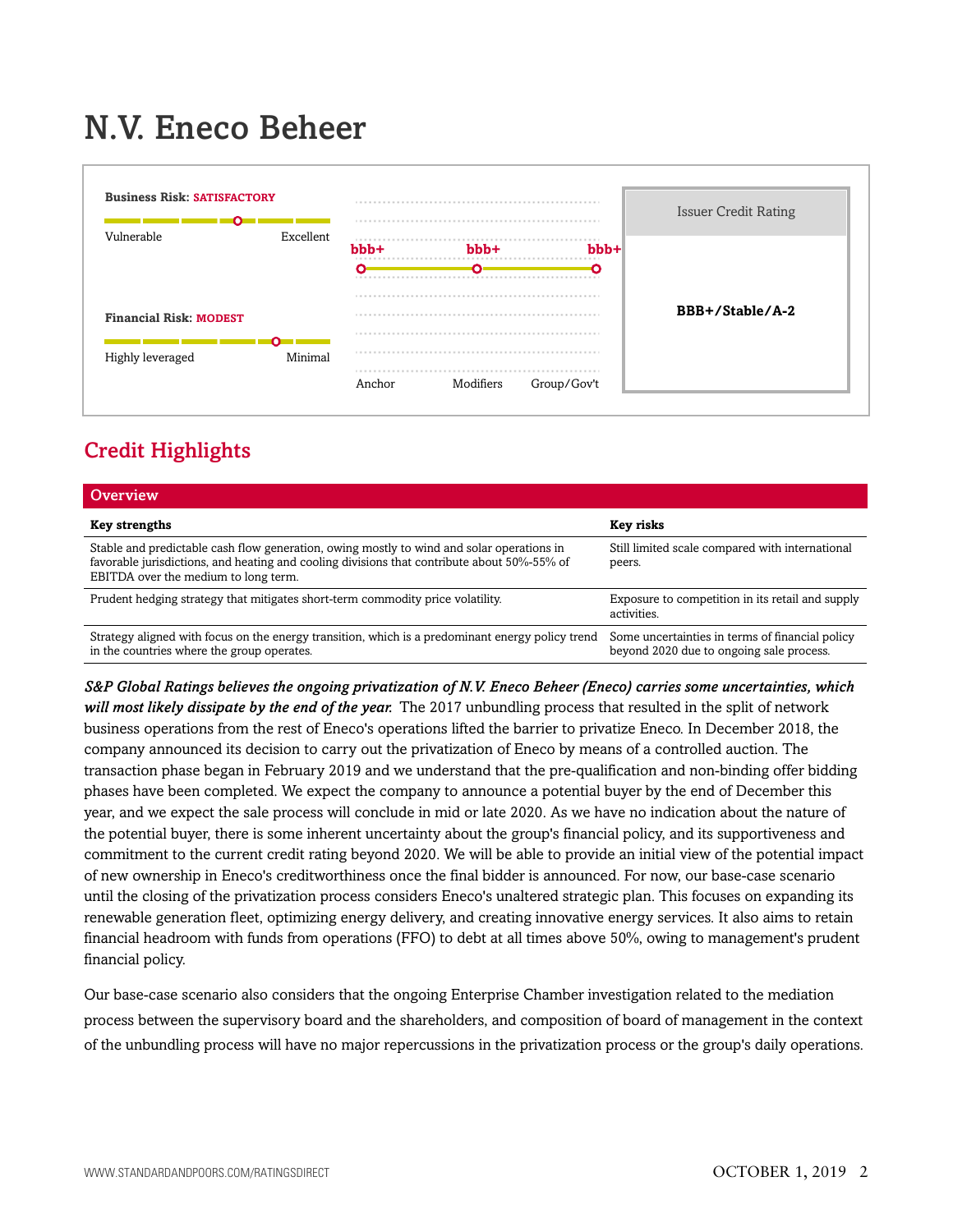*Eneco will continue adding renewable capacity to its generation fleet over the next two to three years, supporting its EBITDA growth.* Eneco aims to expand its own renewable capacity to 2,200 megawatts (MW) by 2022 from about 1,100 MW today. To this end, about 230 MW of new wind capacity and 15 MW of new solar capacity are under construction. More than one-half of this new capacity corresponds to Seamade and Norther offshore wind farms in Belgium, while 70 MW corresponds to the Blauwwind project (Borssele III and IV) in The Netherlands. We understand that the Norther windfarm project has come into in operation in 2019, to be followed by Seamade in 2020, and Borssele III and IV in 2021.

Our understanding is that all additional renewable capacity is entitled to Green Electricity Certificates (GSC) and SDE+ subsidies in Belgium and The Netherlands, respectively, for a period ranging from 10 to 15 years, depending on the jurisdiction. We believe that such new capacity will translate into a stable source of cash flows for the group, at least over that period.

#### **Outlook**

The stable outlook on Eneco reflects our view of the Eneco's financial headroom, despite an increase in capital expenditure (capex) mostly related to wind projects over 2019 and 2020. It also mirrors our expectation of relatively stable EBITDA and FFO generation, supported by subsidized renewable generation and district heating, as well as improving conditions in the company's supply business due to more favorable prices over the next two years.

Because the sale process of Eneco is ongoing, and the new owner is not yet known, our base-case scenario incorporates a financial policy and investment strategy consistent with the group's current strategic plan. Our stable outlook is based on Eneco's current ownership structure and its associated prudent risk management, reflected in FFO to debt above 50%, at least until then.

It also captures our view that the final resolution of the legal inquiry following the former CEO's resignation will not have major repercussions for the group's operations.

#### Downside scenario

The rating could come under pressure if the company struggled to maintain FFO to debt above 50%. This could occur, for example, if the output of the wind fleet was much lower than currently anticipated, for example due to operational issues; or if the company lost significant market share in its retail activities.

In addition, we could downgrade Eneco if the company embarked in a more aggressive strategic plan and/or financial policy prompted by its change of ownership.

#### Upside scenario

An upgrade over the next 12-18 months is unlikely because of uncertainties arising from the privatization process. An upgrade would follow both Eneco's operational resilience resulting in an FFO to debt consistently above 60%, coupled with a financial policy that would support the metric at such levels from the potentially new shareholders.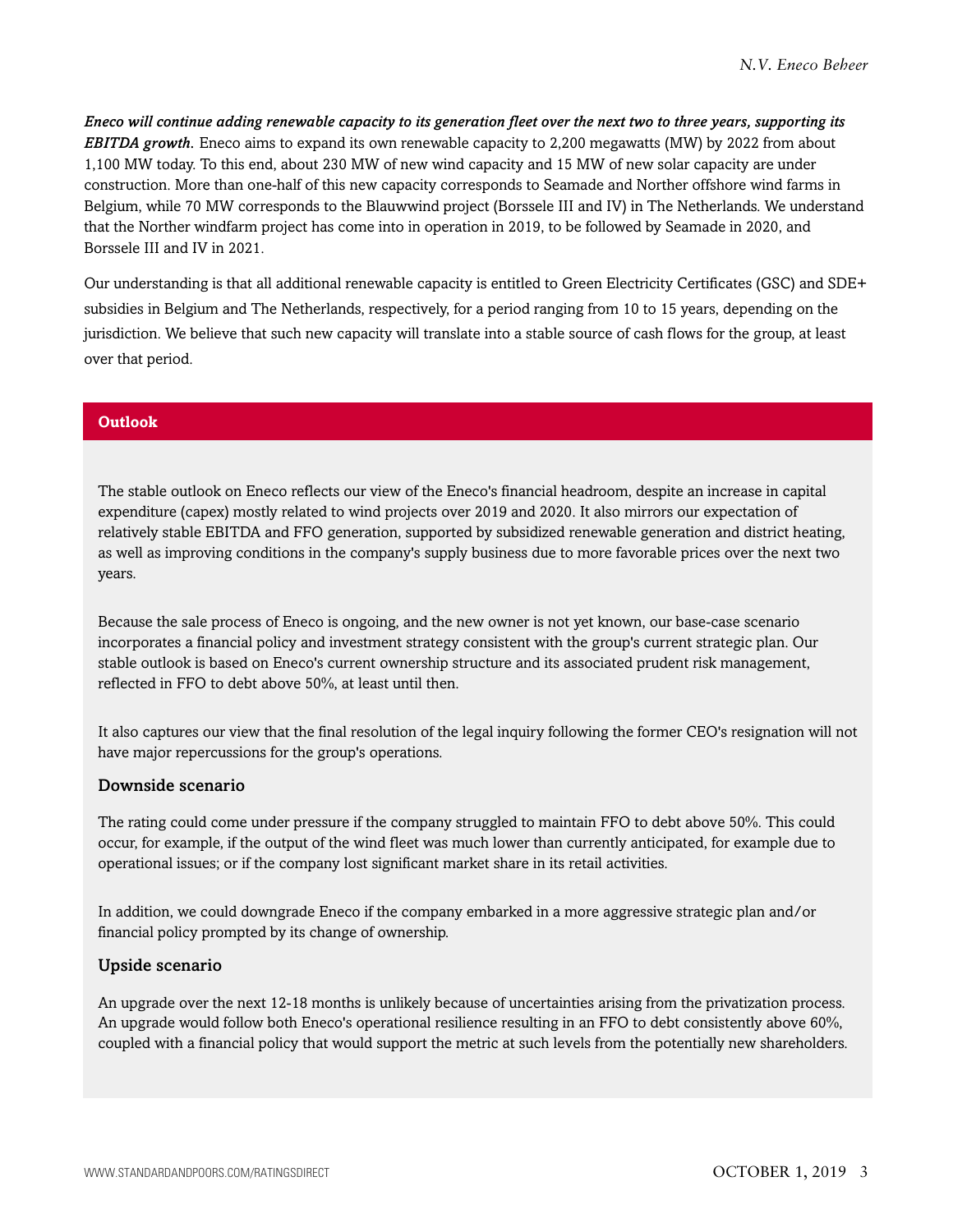## <span id="page-3-0"></span>Our Base-Case Scenario

#### **Assumptions Key Metrics**

- Real GDP growth of about 1.7% and 1.6% for 2019 and 2020, respectively, in The Netherlands; expansion of 1.1% and 1.3% in Belgium for both years.
- A continued improvement in pricing momentum in the region over the next few years, with reference baseload prices in Germany, and by reference in the Dutch power market, at about €49 in average per megawatt hour (MWh) for the rest of 2019, and €53 per MWh in 2020.
- An environment of economic growth and positive electricity pricing that supports Eneco's revenue over 2019 and 2020.
- EBITDA generation similar to 2018 for 2019, improving by about 15%-16% in 2020 on the back of good market conditions in the supply segment and operating efficiencies.
- An investment strategy focused on increasing renewables' scale over the next two-to-three years.
- Dividend payments of about 50% of previous year net income.
- No disruptive change in the group's strategy until the end of 2020, despite the privatization process.
- No major repercussions to the group's operations from the final resolution of the legal inquiry following the former CEO's resignation.

|                            | 2018a | 2019e                  | 2020f     |
|----------------------------|-------|------------------------|-----------|
| FFO to debt $(\% )$        |       | 78.6 Above 50 Above 50 |           |
| Adjusted EBITDA margin (%) | 10.3  | 11.3                   | 13.7      |
| Capex (mil. $\in$ )        | 2.53  | 385-395                | 390-400   |
| FOCF to debt               | 49 R  | $(0-5)$                | $15 - 20$ |

a--Actual. e-Estimate. F--Forecast.

#### Base-case projections

*We see Eneco's EBITDA improvement trajectory as sustainable over the next two years.* We expect Eneco's EBITDA will remain resilient in 2019, supported by increasing supply activities, which benefit from the incorporation of Lichtblick, ENI, and E.ON Benelux. For 2020, we expect the largest improvement in EBITDA will come from higher cost efficiencies stemming from Eneco's NewGen program. We expect this digitalization-oriented cost-cutting program will result in cost reductions of about €60 million by 2019, increasing in 2020, and progressively reducing to up to €100 million each year over the medium term. In addition, we expect increased wind portfolio contributions, and further margin improvements in Eneco's Belgium activities will bring some support to the company's EBITDA.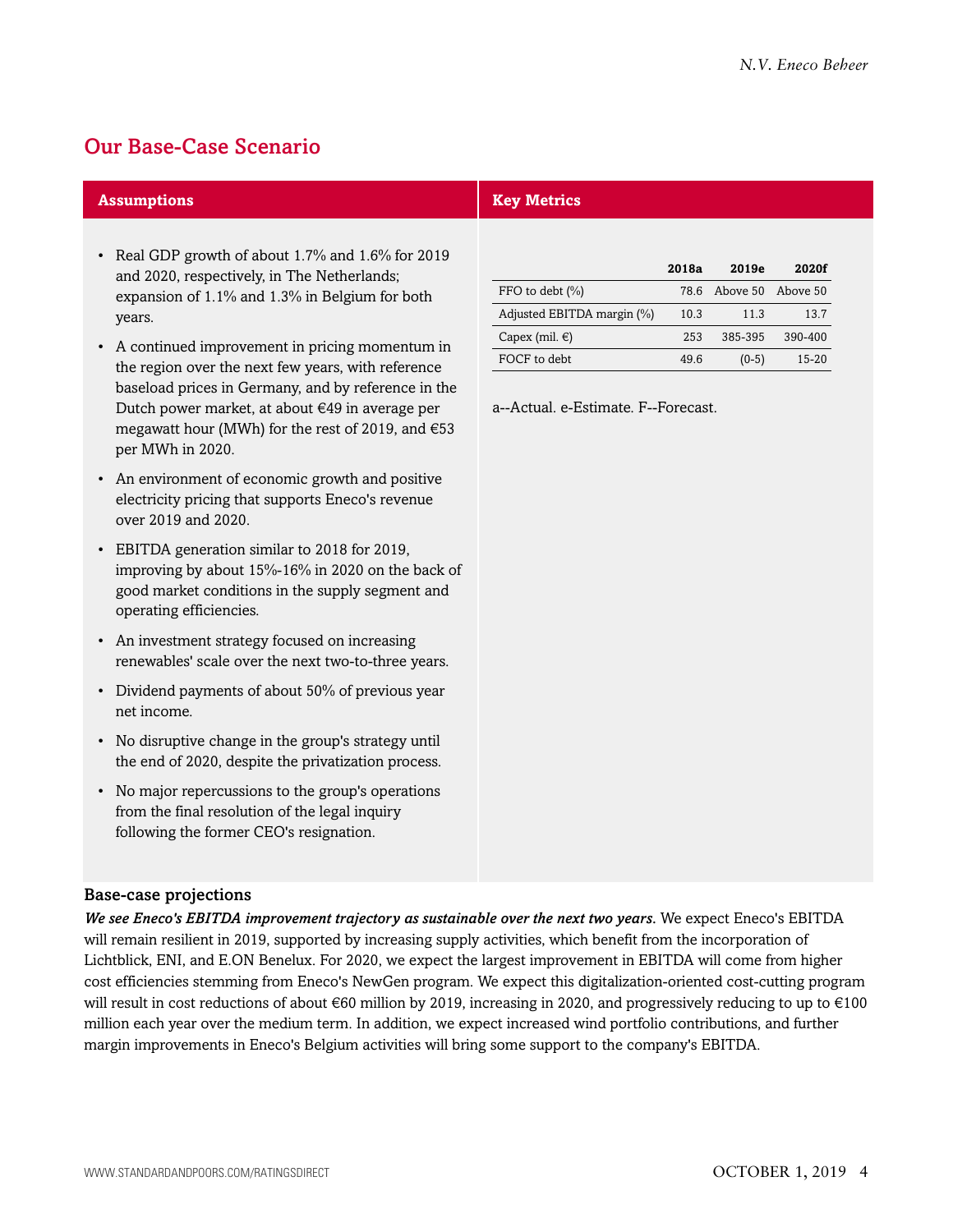*Capex will remain focused on expanding Eneco's renewable portfolio.* We forecast capex increasing to about €390 million in 2019 from  $\epsilon$ 253 million in 2018 and remaining constant in 2020. In our opinion, Eneco will continue focusing on expanding its renewables portfolio over the next two years. We expect the group will devote about 60% of total capex to wind farm development, including the Borssele III and IV offshore wind farms, which we expect to be commissioned and operational by 2021. This capex excludes equity accounted wind farms such as the Norther wind farm.

On the heating and cooling segment, we expect the company will invest about €80 million on average per year in new district heating connections in Rotterdam, The Hague, and Utrecht, and some expansion of transportation capacity. Together, this should increase the EBITDA generation of this segment over the medium term. The rest of the capex will likely be used for solar and bio, and to a lesser extent innovation and other uses. Of the group's total capex, we expect 28%-30% will be committed and the remainder noncommitted over the next two years.

## <span id="page-4-0"></span>Company Description

Eneco is a subsidiary of the Eneco Groep N.V. headquartered in Rotterdam, The Netherlands.

Eneco generates electricity power from onshore and offshore wind and solar parks in The Netherlands, Belgium, and the U.K. In addition, Eneco provides heating and cooling services in The Netherlands. Together, these activities account for close to 55% of EBITDA. About 13% of the group's EBITDA comes from gas-fired generation, which Eneco uses to balance generation from renewable assets.

The rest of the company's EBITDA comes from commercial activities, which include energy retail and trading as well as other energy services. Eneco is The Netherlands' second energy supplier, the No. 3 in the Flanders region, and since 2017, a niche participant in the German renewable energy supply market through its acquisition of Lichtblick SE.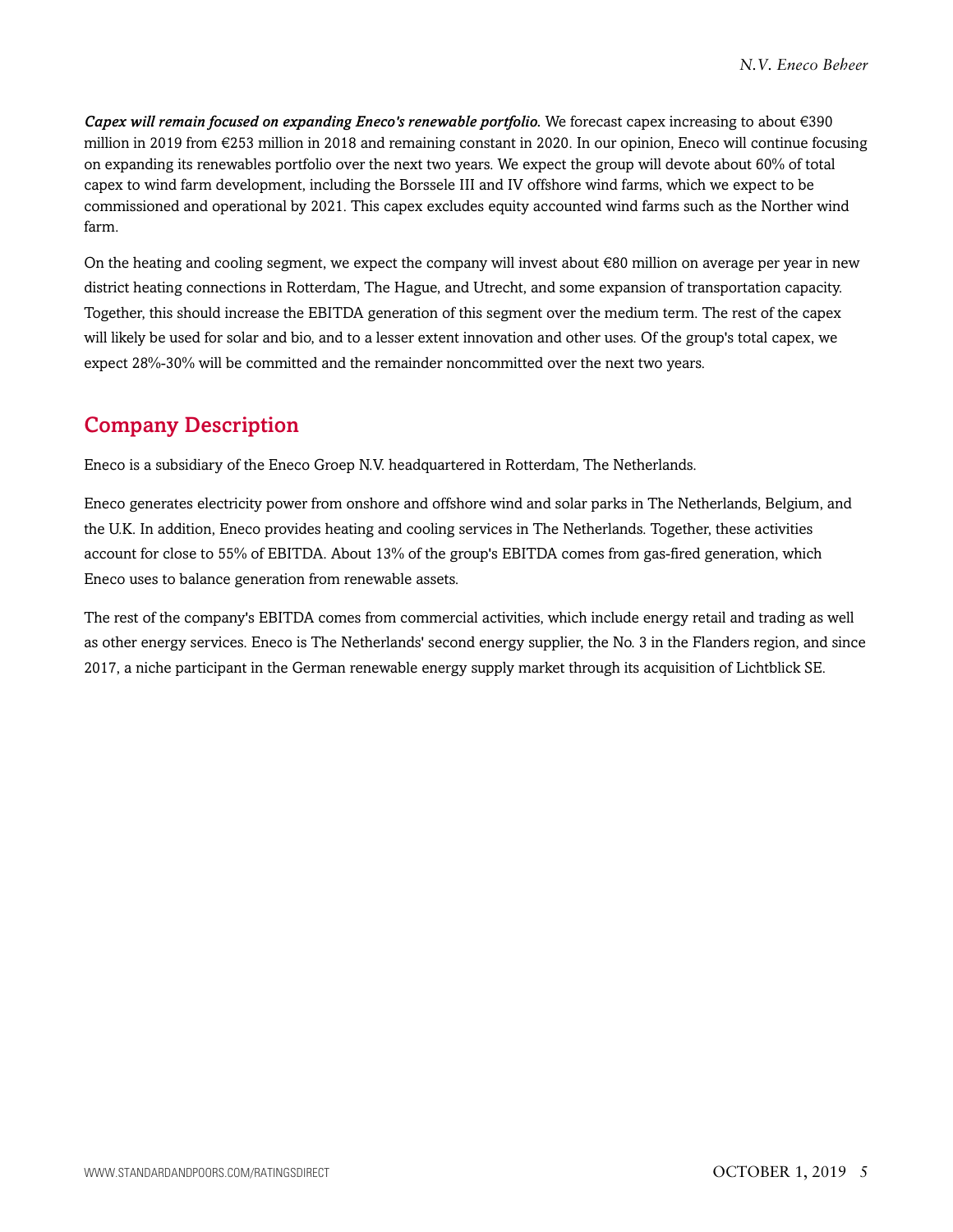#### **Chart 1**

#### **Eneco's EBITDA Split By Segment**

As of year-end 2018



Source: S&P Global Ratings. Copyright © 2019 by Standard & Poor's Financial Services LLC. All rights reserved.

## <span id="page-5-0"></span>Business Risk: Satisfactory

Eneco's business position benefits from a sizable renewable power generation fleet--mostly wind and to a lesser extent solar, bio, and hydro. Including third-party controlled capacity, Eneco had a renewable production capacity of about 2.1 gigawatts (GW) in 2018, 85% of which was on and offshore wind capacity. Most of the company's wind generation plants are in The Netherlands, with about 1.1 GW of installed capacity, although Belgium and the U.K. contribute with about 470 MW and 220 MW, respectively.

Eneco has invested in about 400 MW of renewable energy over2013-2019 , making it the electricity supplier with most investment in renewable production capacity, followed by Vattenfall-NUON with about 100 MW. Going forward, we expect Eneco's strategy will be to continue investing in renewable generation toward achieving a 2.2 GW capacity by 2022. Main projects include a 70 MW addition from Borssele III and IV parks in The Netherlands and incremental 90 MW and 60 MW capacity stemming from the Norther and Seamade wind parks in Belgium.

*Subsidies on renewable generation provide a stable stream of cash flows.* Eneco's renewable generation is located in The Netherlands, Belgium, and the U.K. We see these jurisdictions as supportive of renewable power generation because they have subsidy schemes in place that provide a stable and to a certain extent predictable cash flow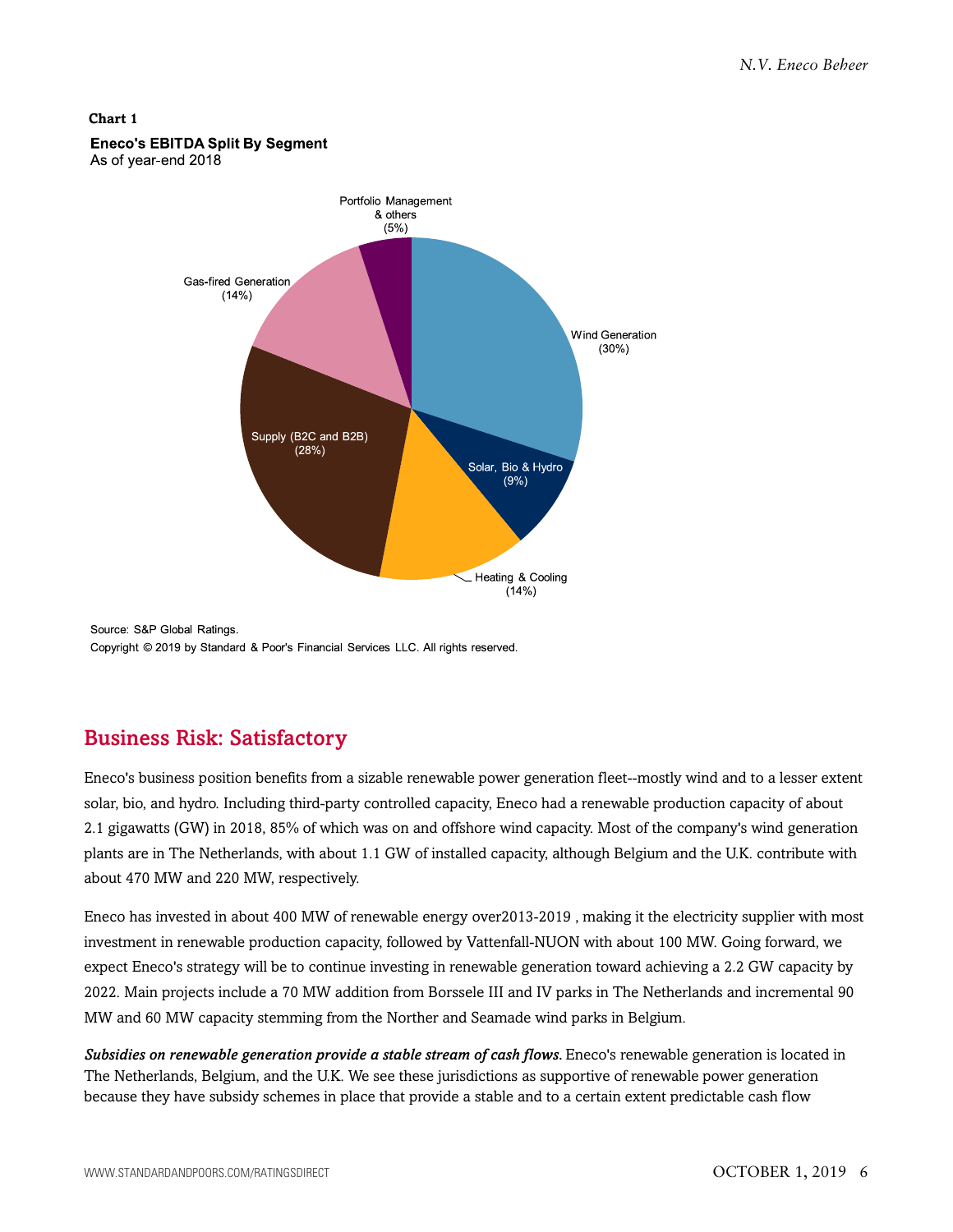generation for Eneco.

In general, these schemes provide a floor price over 10-15 years in The Netherlands or a guaranteed return over 15 years in Belgium. In the U.K., renewables benefit from a feed-in tariff that comes on top of the wholesale electricity price, which means that projects in this scheme are somewhat exposed to market prices. In our opinion, guaranteed subsidies in these jurisdictions offer an advantage over an increasing number of jurisdictions that are going subsidy-free on renewables across Europe. This is because such projects are more exposed to market conditions to make the projects profitable.

Although Eneco's renewable generation fleet will continue to benefit from subsidy streams over the short to medium term, a long-term risk that we see is the expiration of such subsidy schemes because this would increase Eneco's exposure to market conditions.

*District heating adds to Eneco's profit stability.* Eneco has a 30%-40% market share in the district heating market in The Netherlands. Because of the capex intensity and regulated tariffs, this business has some of the characteristics of a natural monopoly. In addition, the company has low exposure to gas-price costs because of pass-through mechanisms to its customers. Although still relatively small compared to natural gas heating, district heating is an expanding business in The Netherlands. It should help the country achieve the energy transition, which means seeking an alternative for gas-fired heating, largely the most used form of heating in The Netherlands.

We believe that the company's investment in new connections in Rotterdam, The Hague, and Utrecht, coupled and related expansion in transportation capacity will gradually increase this segment's contribution to consolidated EBITDA.

Although district heating represents a minor share of the company's with about 15% of total EBITDA, it adds with renewable generation for a total of 55% of what we see as relatively stable and predictable EBITDA, which we see as one of the main pillars sustaining the rating on Eneco.

*Eneco's supply activities--which are exposed to competition and are relatively smaller scale than peers--represent the company's main rating constraint.* Eneco's supply activities, including B2C, B2B (business to business), and commercial activities, complement the group's business portfolio. The company was able to complete a number of smaller acquisitions in the past few years that have expanded its customer portfolio and geographic diversification. Such additions include most notably the niche green electricity supplier in Germany, Lichtblick, and E.ON Benelux and ENI customer portfolios that have elevated Eneco to become the third-largest energy supplier in Belgium.

We don't anticipate any major acquisitions, at least as long as the privatization process is ongoing. We expect Eneco to retain its current market share in The Netherlands over the medium term, and that its customer base will stabilize in Belgium after higher-than-expected churn rates in 2018 due to the integration process.

Despite recent inorganic growth, we believe that Eneco's scale remains somewhat limited compared to its European peers. This remains a key constraint for its business risk profile.

In our opinion, Eneco's commercial activities are exposed to competition and, over the medium term, to commodity-price volatility. For instance, higher gas prices could put pressure on the company's profitability because Eneco uses its gas CCGT plant to compensate for more volatile renewable generation, although we acknowledge that the company has prudent hedging strategies that mitigate these effects in the short term.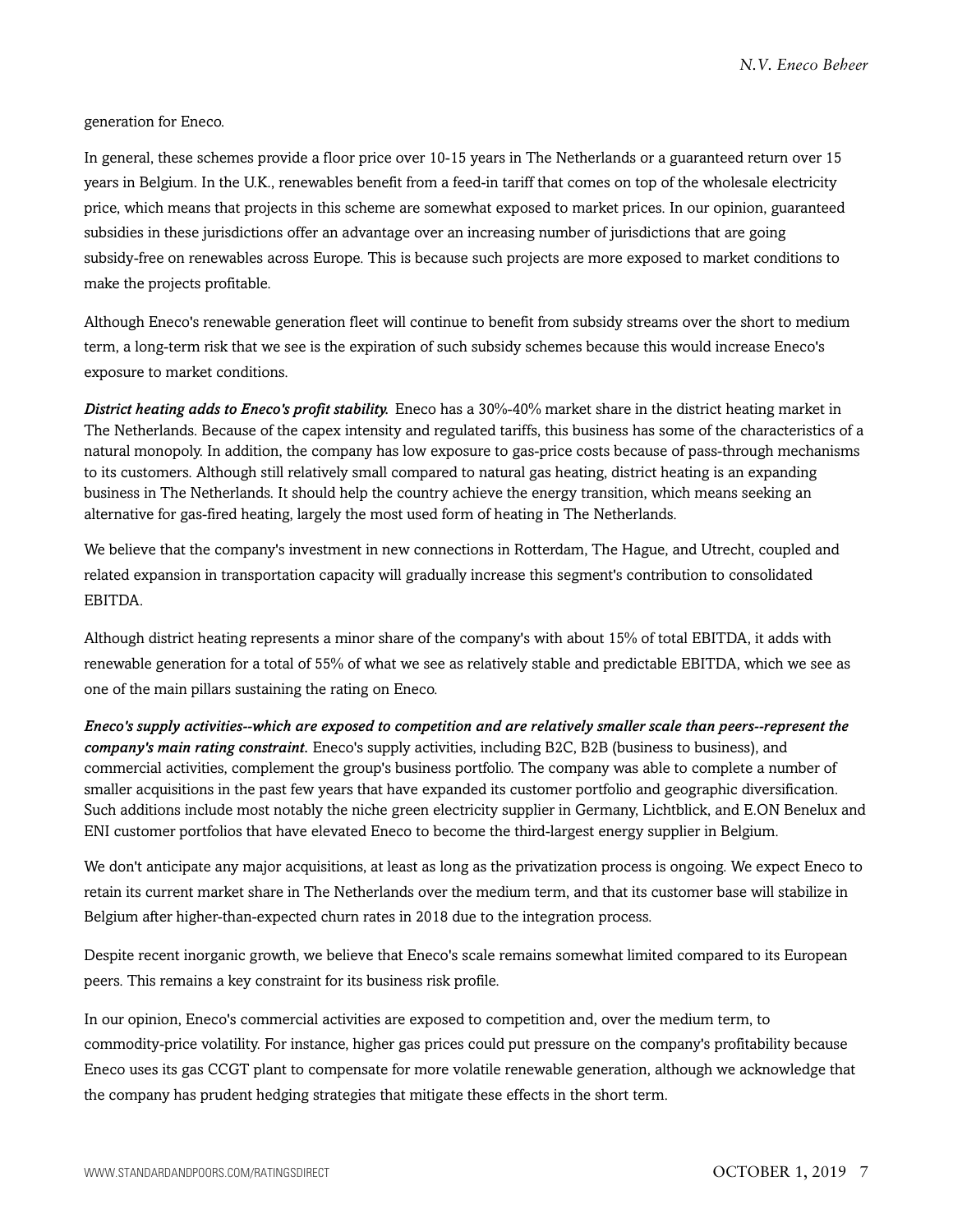### Peer comparison

#### **Table 1**

#### N.V. Eneco Beheer -- Peer Comparison

#### **Industry Sector: Energy**

|                                    | <b>N.V. Eneco Beheer</b>            | <b>Centrica PLC</b> | <b>Vattenfall AB</b>                                                       | <b>Uniper SE</b> | <b>ENGIE SA</b> |  |  |
|------------------------------------|-------------------------------------|---------------------|----------------------------------------------------------------------------|------------------|-----------------|--|--|
| Ratings as of Sept. 16, 2019       |                                     |                     | BBB+/Stable/A-2 BBB/Stable/A-2 BBB+/Stable/A-2 BBB/Stable/-- A-/Stable/A-1 |                  |                 |  |  |
| (Mil. $\epsilon$ )                 | --Fiscal year ended Dec. 31, 2018-- |                     |                                                                            |                  |                 |  |  |
| Revenue                            | 4,156.0                             | 33,046.5            | 15,413.1                                                                   | 78,176.0         | 60,596.0        |  |  |
| <b>EBITDA</b>                      | 429.0                               | 2,675.0             | 3,357.5                                                                    | 1,489.0          | 9,590.0         |  |  |
| Funds from operations (FFO)        | 309.0                               | 2,264.5             | 2,677.8                                                                    | 1,432.0          | 7,947.6         |  |  |
| Interest expense                   | 47.9                                | 509.6               | 404.3                                                                      | 232.0            | 1,414.0         |  |  |
| Cash interest paid                 | 36.9                                | 342.6               | 316.3                                                                      | 124.0            | 966.5           |  |  |
| Cash flow from operations          | 448.0                               | 2,327.9             | 4,097.8                                                                    | 1,191.0          | 7,549.7         |  |  |
| Capital expenditure                | 253.0                               | 1,041.6             | 2,143.3                                                                    | 588.0            | 6,068.0         |  |  |
| Free operating cash flow (FOCF)    | 195.0                               | 1,286.3             | 1,954.5                                                                    | 603.0            | 1,481.7         |  |  |
| Discretionary cash flow (DCF)      | 131.0                               | 636.4               | 1,597.2                                                                    | 301.0            | (1, 104.8)      |  |  |
| Cash and short-term investments    | 446.0                               | 1,388.2             | 3,938.3                                                                    | 1,378.0          | 8,579.0         |  |  |
| Debt                               | 393.3                               | 4,945.5             | 10,715.7                                                                   | 2,377.0          | 40,434.3        |  |  |
| Equity                             | 2,939.0                             | 5,018.9             | 11,156.4                                                                   | 11,445.0         | 39,067.0        |  |  |
| <b>Adjusted ratios</b>             |                                     |                     |                                                                            |                  |                 |  |  |
| EBITDA margin (%)                  | 10.3                                | 8.1                 | 21.8                                                                       | 1.9              | 15.8            |  |  |
| Return on capital (%)              | 4.6                                 | 13.2                | 8.0                                                                        | 5.5              | 6.5             |  |  |
| EBITDA interest coverage (x)       | 8.9                                 | 5.2                 | 8.3                                                                        | 6.4              | 6.8             |  |  |
| FFO cash interest coverage (x)     | 9.4                                 | 7.6                 | 9.5                                                                        | 12.5             | 9.2             |  |  |
| Debt/EBITDA (x)                    | 0.9                                 | 1.8                 | 3.2                                                                        | 1.6              | 4.2             |  |  |
| FFO/debt (%)                       | 78.6                                | 45.8                | 25.0                                                                       | 60.2             | 19.7            |  |  |
| Cash flow from operations/debt (%) | 113.9                               | 47.1                | 38.2                                                                       | 50.1             | 18.7            |  |  |
| FOCF/debt (%)                      | 49.6                                | 26.0                | 18.2                                                                       | 25.4             | 3.7             |  |  |
| $DCF/debt$ (%)                     | 33.3                                | 12.9                | 14.9                                                                       | 12.7             | (2.7)           |  |  |

N.M.--Not meaningful.

We believe Eneco ranks above conventional power generators and below entities with a large share of regulated activities in terms of business risk profile. On the other hand, Eneco's metrics show less leverage than most of its peers.

### <span id="page-7-0"></span>Financial Risk: Modest

The medium to long-term credit metric trajectory for Eneco depends to a large extent on the outcome of the privatization process and the financial policy that comes with the potentially new shareholder. All things equal, we see Eneco's financial risk profile as consistent with FFO to debt above 50% over the medium term. We expect that the favorable pricing conditions will add some headroom to this metric over the next 12 to 24 months.

This said, we expect Eneco's ambitious capex program coupled with a sustained 50% dividend payout ratio to result in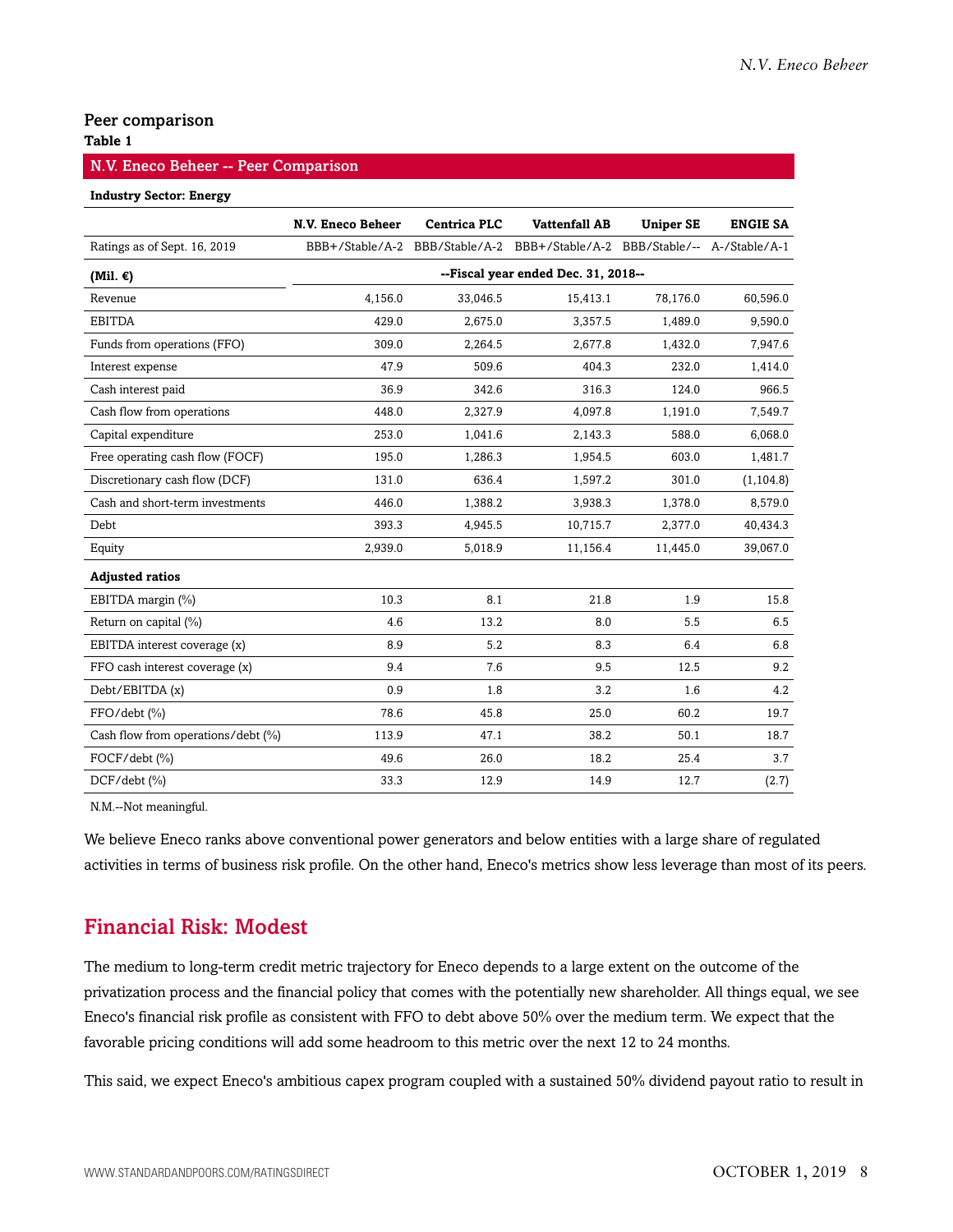negative discretionary cash flow generation in 2019 and to exert some additional pressure in 2020, despite our expectation of positive cash flow generation for this latter year.

#### Financial summary

#### **Table 2**

#### N.V. Eneco Beheer -- Financial Summary

**Industry Sector: Energy**

|                                       | --Fiscal year ended Dec. 31-- |         |         |  |  |
|---------------------------------------|-------------------------------|---------|---------|--|--|
|                                       | 2016*                         | 2017    | 2018    |  |  |
| (Mil. $\epsilon$ )                    |                               |         |         |  |  |
| Revenues                              | 2,746.0                       | 3,355.0 | 4,156.0 |  |  |
| <b>EBITDA</b>                         | 421.6                         | 470.3   | 429.0   |  |  |
| Funds from operations (FFO)           | 356.3                         | 427.7   | 309.0   |  |  |
| Net income from continuing operations | 103.0                         | 127.0   | 136.0   |  |  |
| Cash flow from operations             | 325.3                         | 756.7   | 448.0   |  |  |
| Capital expenditures                  | 306.3                         | 160.7   | 253.0   |  |  |
| Free operating cash flow              | 19.0                          | 596.0   | 195.0   |  |  |
| Discretionary cash flow               | 19.0                          | 596.0   | 131.0   |  |  |
| Cash and short-term investments       | 278.0                         | 347.0   | 446.0   |  |  |
| Debt                                  | 471.1                         | 719.5   | 393.3   |  |  |
| Equity                                | 3,121.0                       | 2,869.0 | 2,939.0 |  |  |
| <b>Adjusted ratios</b>                |                               |         |         |  |  |
| EBITDA margin (%)                     | 15.4                          | 14.0    | 10.3    |  |  |
| Return on capital (%)                 | 2.7                           | 5.1     | 4.6     |  |  |
| EBITDA interest coverage (x)          | 10.2                          | 11.0    | 8.9     |  |  |
| FFO cash int. cov. (x)                | 11.1                          | 13.4    | 9.4     |  |  |
| Debt/EBITDA (x)                       | 1.1                           | 1.5     | 0.9     |  |  |
| FFO/debt (%)                          | 75.6                          | 59.4    | 78.6    |  |  |
| Cash flow from operations/debt (%)    | 69.1                          | 105.2   | 113.9   |  |  |
| Free operating cash flow/debt (%)     | 4.0                           | 82.8    | 49.6    |  |  |
| Discretionary cash flow/debt (%)      | 4.0                           | 82.8    | 33.3    |  |  |

<span id="page-8-0"></span>\*Financial figures for 2016 are pre-unbundling.

## Liquidity: Adequate

We view Eneco's liquidity position as adequate, supported by its cash position as of June 30, 2019. The company's ample access to a committed revolving credit facility (RCF) also enhances the group's assessment. In light of this RCF, and despite an intensive capex program over 2019 and 2020, we expect Eneco to be able to maintain a sources-over-uses ratio well above 1.2x over the next 12 months.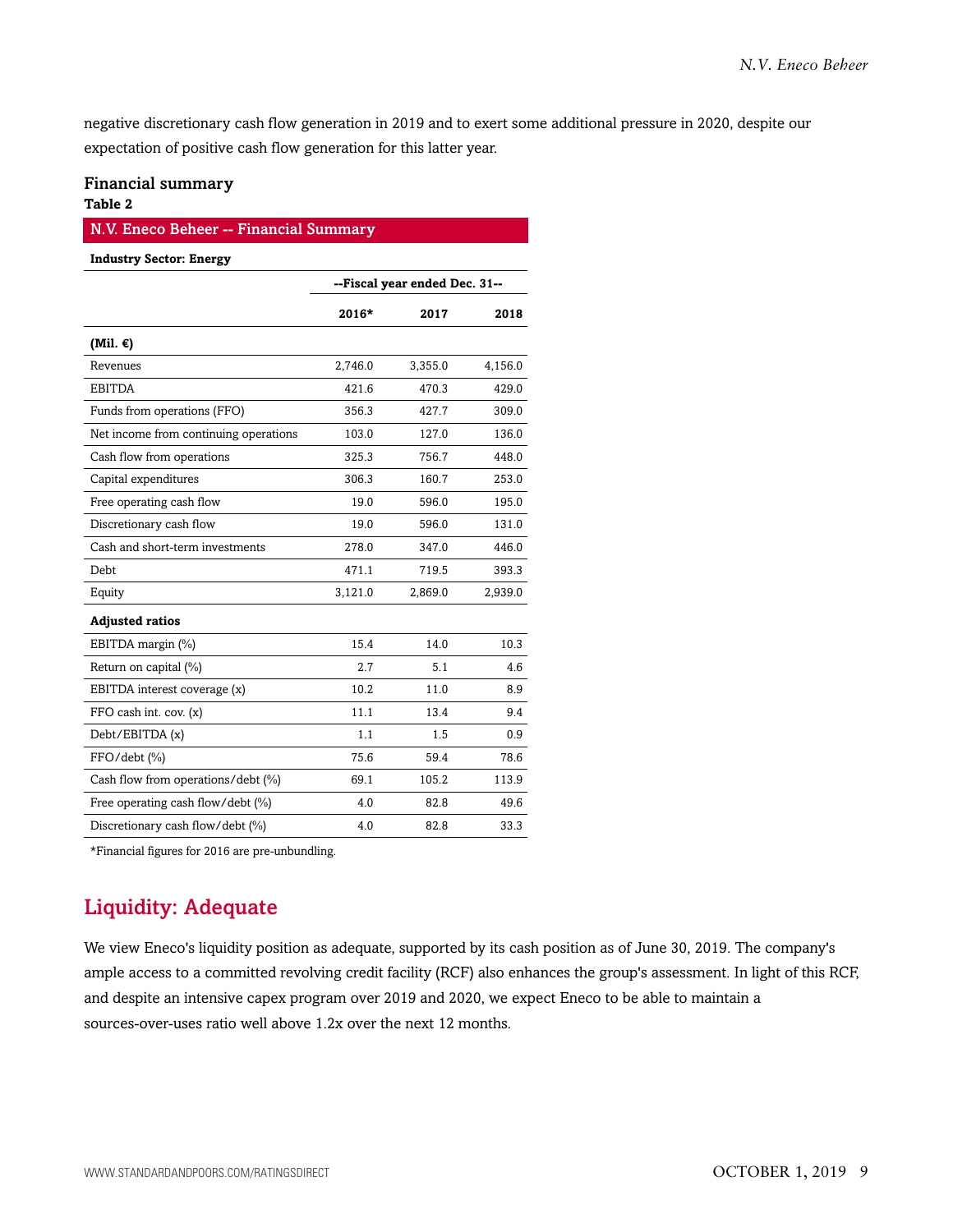| <b>Principal Liquidity Sources</b>                                       | <b>Principal Liquidity Uses</b>                                                        |  |  |  |  |
|--------------------------------------------------------------------------|----------------------------------------------------------------------------------------|--|--|--|--|
| • Cash and liquid investments of $\epsilon$ 296 million as of            | Debt maturities of $\epsilon$ 84 million over the next 12                              |  |  |  |  |
| June 30, 2019.                                                           | months.                                                                                |  |  |  |  |
| • Undrawn committed credit lines of $\epsilon$ 600 million               | Capex of about $\epsilon$ 390 million, of which 30% is                                 |  |  |  |  |
| maturing in 2022.                                                        | committed.                                                                             |  |  |  |  |
| • Projected cash FFO of about $€400$ million over the<br>next 12 months. | Dividend distributions of about 50% of the previous<br>$\bullet$<br>year's net income. |  |  |  |  |

#### Debt maturities

Eneco's debt maturity profile is manageable over the next 24 months. Nonrecourse project finance maturities range from €40 million in 2019 to €48 million in 2020. The next substantial debt maturity is due in 2022 and corresponds to about €160 million of corporate debt and about €60 million of project finance debt.

### <span id="page-9-0"></span>Covenant Analysis

The company is subject to compliance with several leverage and interest coverage ratio covenants as per its loan facilities and liquidity facility. We estimate that Eneco will have sufficient headroom under these covenants in the coming 12 months.

## <span id="page-9-1"></span>Issue Ratings - Subordination Risk Analysis

We do not rate any of Eneco's debt.

#### Capital structure

Eneco's debt as of June 30, 2019, is €579 million, out of which about one-half corresponds to nonrecourse project finance debt while the rest corresponds to several smaller corporate loans.

## <span id="page-9-2"></span>Reconciliation

#### **Table 3**

Reconciliation Of N.V. Eneco Beheer Reported Amounts With S&P Global Ratings' Adjusted Amounts (Mil. €) **--Fiscal year ended Dec. 31, 2018--**

#### **N.V. Eneco Beheer reported amounts**

| Debt  | Shareholders'<br>eauity | Revenue | <b>EBITDA</b> | <b>Operating</b><br>income | Interest<br>expense | <b>S&amp;P Global</b><br>Ratings'<br>adjusted<br>EBITDA | Cash flow<br>from<br>operations | Capital<br>expenditure |
|-------|-------------------------|---------|---------------|----------------------------|---------------------|---------------------------------------------------------|---------------------------------|------------------------|
| 505.0 | 2.936.0                 | 4.183.0 | 415.0         | 162.0                      | 27.0                | 429.0                                                   | 428.0                           | 248.0                  |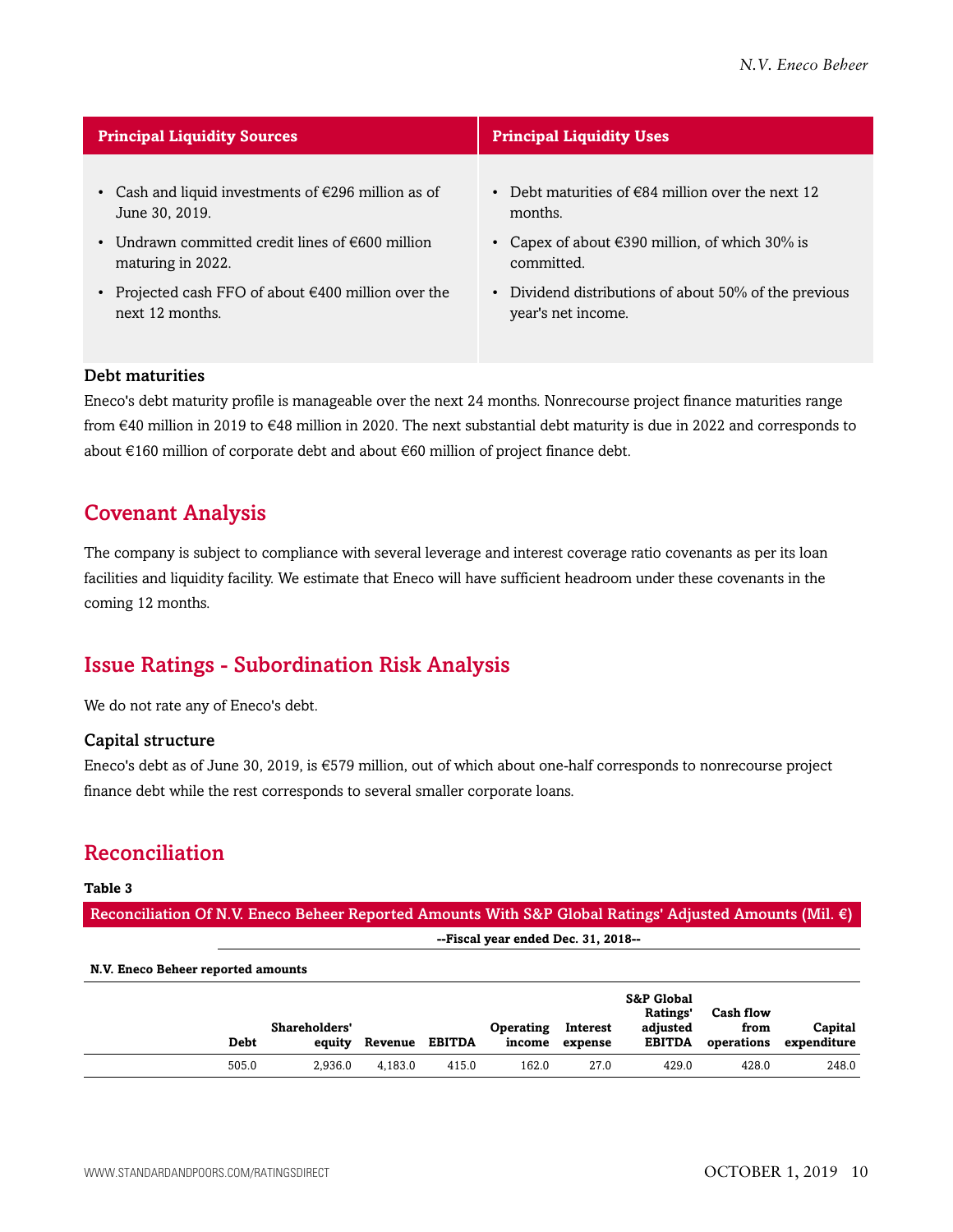#### **Table 3**

#### Reconciliation Of N.V. Eneco Beheer Reported Amounts With S&P Global Ratings' Adjusted Amounts (Mil. €) (cont.)

|  |  |  | <b>S&amp;P Global Ratings' adjustments</b> |
|--|--|--|--------------------------------------------|
|--|--|--|--------------------------------------------|

| siopai natings aujustments                                        |                |                |                          |                |                |                |                |                          |     |
|-------------------------------------------------------------------|----------------|----------------|--------------------------|----------------|----------------|----------------|----------------|--------------------------|-----|
| Cash taxes paid                                                   | --             | --             | $-$                      | $\overline{a}$ | $\overline{a}$ | $\overline{a}$ | (83.0)         | $\sim$                   |     |
| Cash taxes paid:<br>Other                                         | $-$            | $\overline{a}$ | --                       |                | ÷-             | $\overline{a}$ | $\overline{a}$ | $-$                      |     |
| Cash interest paid                                                | −−             | --             | $\overline{\phantom{a}}$ | --             | --             | --             | (18.0)         | $\overline{\phantom{a}}$ |     |
| Operating leases                                                  | 195.0          | --             | $\overline{\phantom{a}}$ | 29.0           | 14.0           | 14.0           | (14.0)         | 15.0                     |     |
| Postretirement<br>benefit<br>obligations/deferred<br>compensation | 3.0            |                |                          |                |                |                |                | --                       |     |
| Accessible cash and<br>liquid investments                         | (446.0)        |                |                          |                |                |                |                | $\overline{a}$           |     |
| Dividends received<br>from equity<br>investments                  |                |                |                          | 2.0            |                |                |                |                          |     |
| Power purchase<br>agreements                                      | 71.0           |                | −−                       | 10.0           | 5.0            | 5.0            | (5.0)          | 5.0                      | 5.0 |
| Asset retirement<br>obligations                                   | 65.3           |                |                          |                | --             | 2.0            |                | --                       |     |
| Nonoperating income<br>(expense)                                  | $\overline{a}$ | --             |                          | $-$            | 5.0            | $\overline{a}$ | $\sim$         | $\overline{a}$           |     |
| Noncontrolling<br>interest/minority<br>interest                   | --             | 3.0            |                          |                |                |                |                |                          |     |
| Revenue: Other                                                    | $\overline{a}$ | $\overline{a}$ | (27.0)                   | (27.0)         | (27.0)         | $\overline{a}$ | $\overline{a}$ | $\overline{a}$           |     |
| Total adjustments                                                 | (111.7)        | 3.0            | (27.0)                   | 14.0           | (3.1)          | 20.9           | (119.9)        | 20.0                     | 5.0 |
|                                                                   |                |                |                          |                |                |                |                |                          |     |

#### **S&P Global Ratings' adjusted amounts**

| Debt  | Eauity  | <b>Revenue EBITDA</b> |       | <b>EBIT</b> | expense | Interest Funds from<br>operations | Cash flow<br>from | Capital<br>operations expenditure |
|-------|---------|-----------------------|-------|-------------|---------|-----------------------------------|-------------------|-----------------------------------|
| 393.3 | 2.939.0 | 4.156.0               | 429.0 | 158.9       | 47.9    | 309.0                             | 448.0             | 253.0                             |

## <span id="page-10-0"></span>Ratings Score Snapshot

#### Issuer Credit Rating

BBB+/Stable/A-2

#### Business risk: Satisfactory

- Country risk: Very low
- Industry risk: Moderately high
- Competitive position: Satisfactory

#### Financial risk: Modest

• Cash flow/Leverage: Modest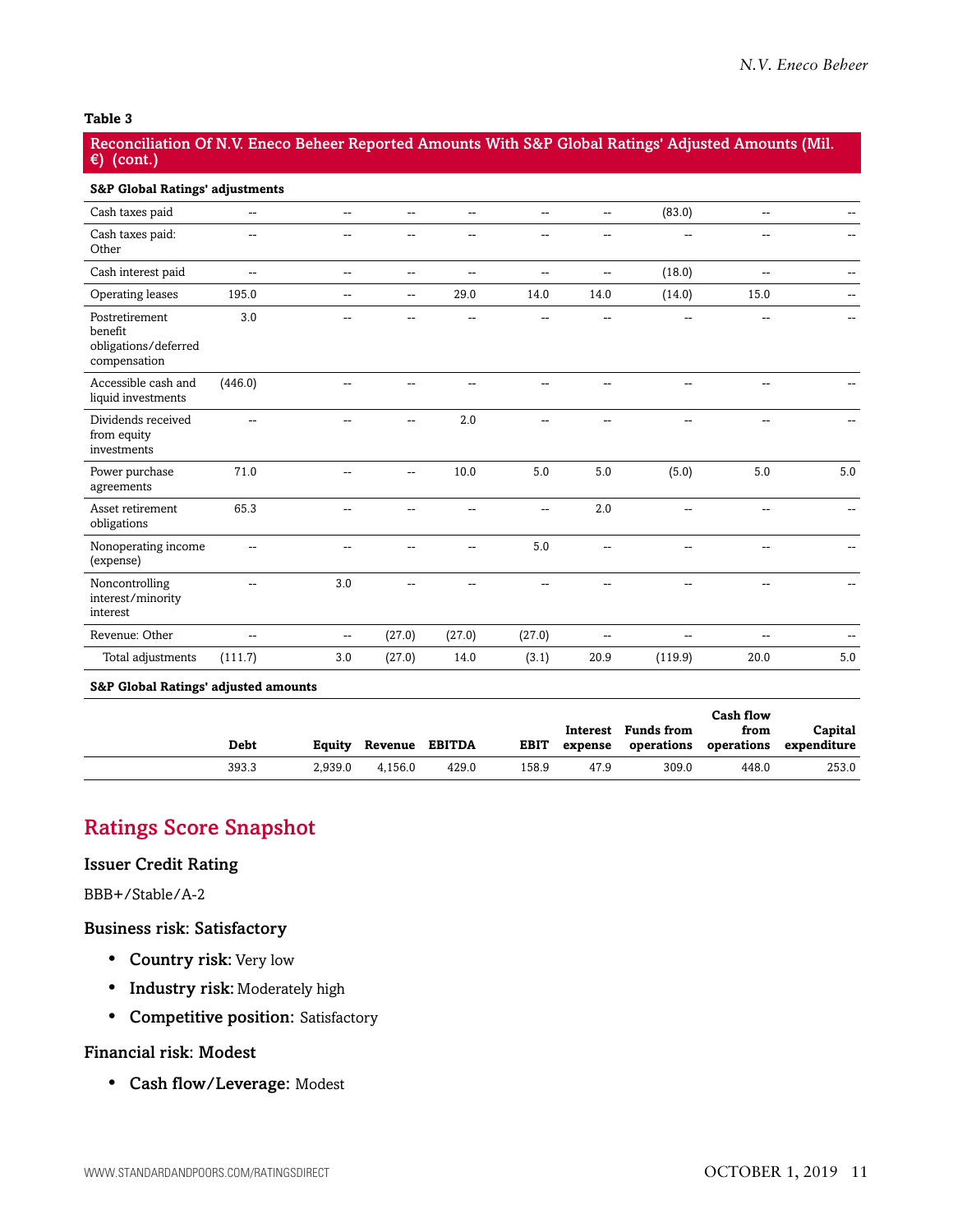#### Anchor: bbb+

#### **Modifiers**

- Diversification/Portfolio effect: Neutral (no impact)
- Capital structure: Neutral (no impact)
- Financial policy: Neutral (no impact)
- Liquidity: Adequate (no impact)
- Management and governance: Satisfactory (no impact)
- Comparable rating analysis: Neutral (no impact)

#### <span id="page-11-0"></span>Stand-alone credit profile : bbb+

## Related Criteria

- General Criteria: Methodology For Linking Long-Term And Short-Term Ratings, April 7, 2017
- Criteria Corporates General: Methodology And Assumptions: Liquidity Descriptors For Global Corporate Issuers, Dec. 16, 2014
- Criteria Corporates Industrials: Key Credit Factors For The Unregulated Power And Gas Industry, March 28, 2014
- General Criteria: Country Risk Assessment Methodology And Assumptions, Nov. 19, 2013
- Criteria Corporates General: Corporate Methodology: Ratios And Adjustments, Nov. 19, 2013
- Criteria Corporates General: Corporate Methodology, Nov. 19, 2013
- General Criteria: Group Rating Methodology, Nov. 19, 2013
- General Criteria: Methodology: Industry Risk, Nov. 19, 2013
- General Criteria: Methodology: Management And Governance Credit Factors For Corporate Entities And Insurers, Nov. 13, 2012
- General Criteria: Stand-Alone Credit Profiles: One Component Of A Rating, Oct. 1, 2010
- General Criteria: Use Of CreditWatch And Outlooks, Sept. 14, 2009

| <b>Business And Financial Risk Matrix</b> |                   |                               |              |             |            |                  |  |  |  |  |  |
|-------------------------------------------|-------------------|-------------------------------|--------------|-------------|------------|------------------|--|--|--|--|--|
|                                           |                   | <b>Financial Risk Profile</b> |              |             |            |                  |  |  |  |  |  |
| <b>Business Risk Profile</b>              | Minimal           | Modest                        | Intermediate | Significant | Aggressive | Highly leveraged |  |  |  |  |  |
| Excellent                                 | $a$ aa $/a$ a $+$ | aa                            | $a+/a$       | $a-$        | bbb        | $bbb-/bb+$       |  |  |  |  |  |
| Strong                                    | aa/aa-            | $a+/a$                        | $a$ -/ $bbb$ | bbb         | $bb+$      | bb               |  |  |  |  |  |
| Satisfactory                              | $a/a-$            | $bbb +$                       | bbb/bbb-     | $bbb-/bb+$  | bb         | $b+$             |  |  |  |  |  |
| Fair                                      | bbb/bbb-          | bbb-                          | $bb+$        | bb          | bb-        | b                |  |  |  |  |  |
| Weak                                      | $bb+$             | $bb+$                         | bb           | bb-         | $b+$       | $b/b$ -          |  |  |  |  |  |
| Vulnerable                                | bb-               | bb-                           | $bb-7b+$     | $b+$        | b          | b-               |  |  |  |  |  |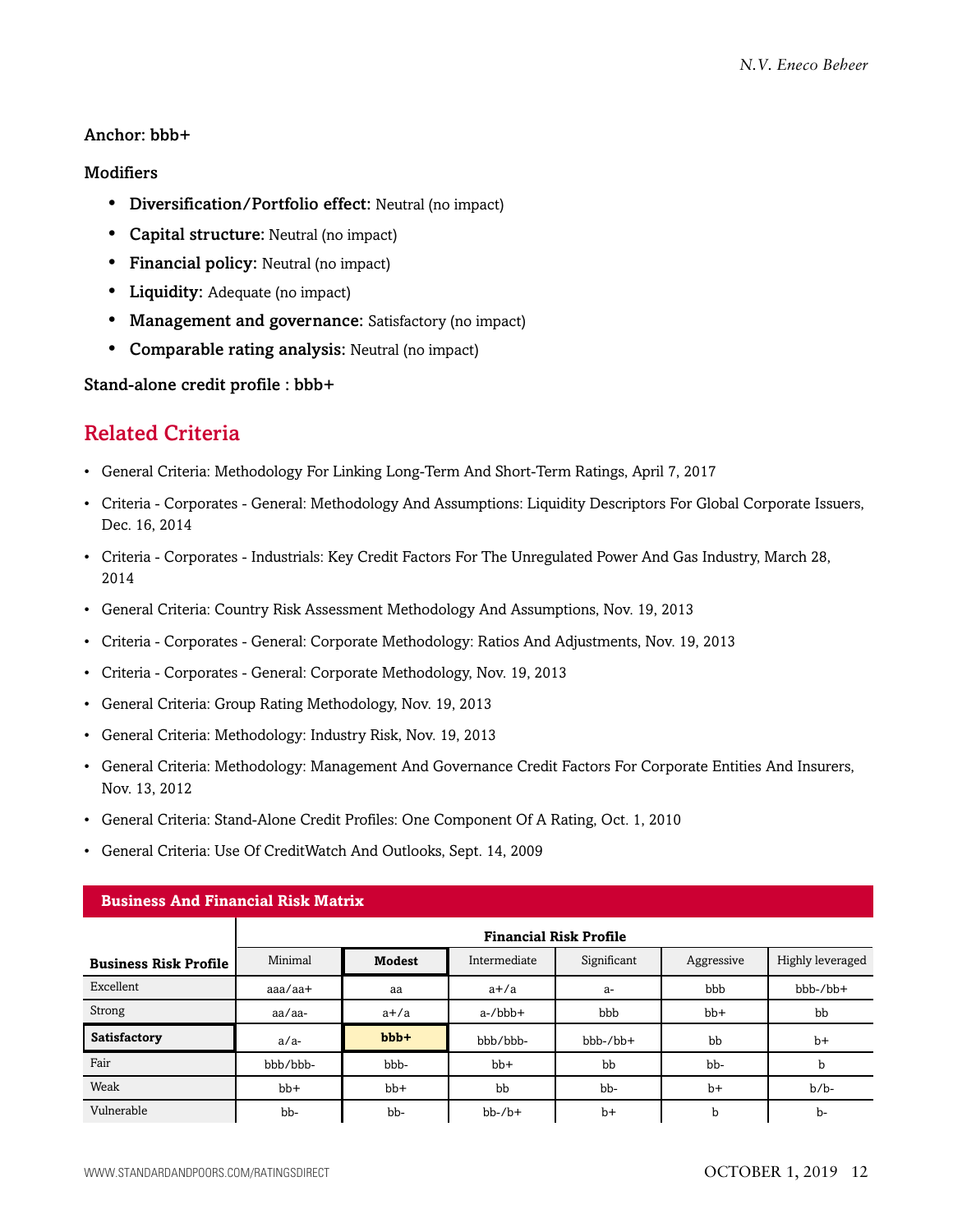| Ratings Detail (As Of October 1, 2019)* |  |  |  |  |  |
|-----------------------------------------|--|--|--|--|--|
|                                         |  |  |  |  |  |
| BBB+/Stable/A-2                         |  |  |  |  |  |
|                                         |  |  |  |  |  |
| $A-2$                                   |  |  |  |  |  |
|                                         |  |  |  |  |  |
| BBB+/Stable/A-2                         |  |  |  |  |  |
| A-/Watch Neg/A-2                        |  |  |  |  |  |
| A-/Stable/A-2                           |  |  |  |  |  |
|                                         |  |  |  |  |  |

\*Unless otherwise noted, all ratings in this report are global scale ratings. S&P Global Ratings' credit ratings on the global scale are comparable across countries. S&P Global Ratings' credit ratings on a national scale are relative to obligors or obligations within that specific country. Issue and debt ratings could include debt guaranteed by another entity, and rated debt that an entity guarantees.